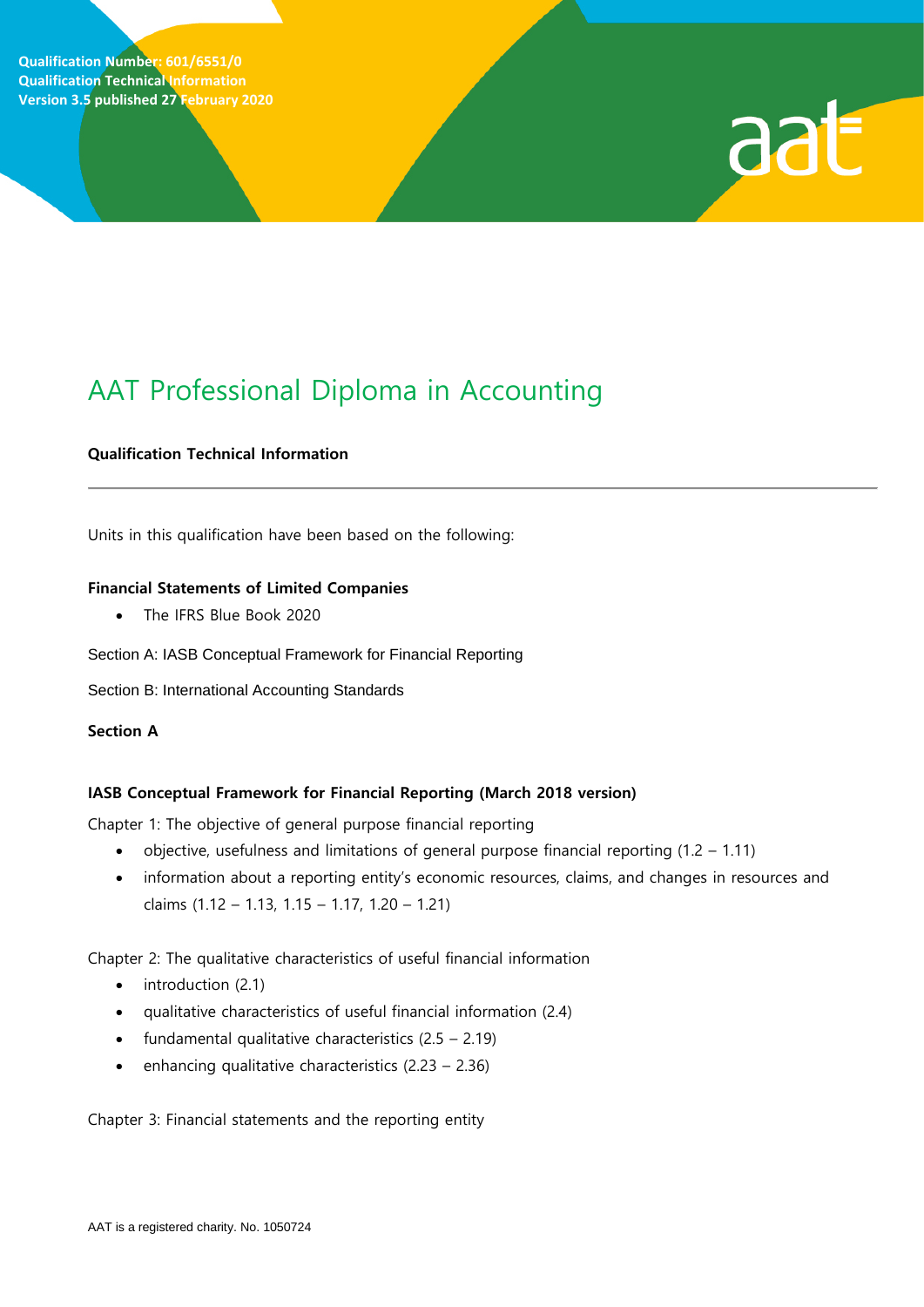- objective and scope of financial statements  $(3.2 3.3)$
- reporting period  $(3.4 3.5)$
- going concern assumption (3.9)
- the reporting entity  $(3.10 3.11)$
- consolidated and unconsolidated financial statements  $(3.15 3.17)$

Chapter 4: The elements of financial statements

- introduction  $(4.1 4.2)$
- definition of an asset  $(4.3 4.4, 4.6$  (a(i), a(ii), b(i), 4.14, 4.20)
- definition of a liability  $(4.26, 4.28 4.29, 4.36 4.37, 4.42 4.43)$
- definition of equity (4.63)
- $\bullet$  definitions of income and expenses  $(4.68 4.69)$

Chapter 5: Recognition and derecognition of the elements of financial statements

• recognition criteria  $(5.6 - 5.9)$ 

Chapter 6: Measurement of the elements of financial statements

- historical cost  $(6.4 6.5)$
- current value  $(6.10 6.13, 6.17, 6.19, 6.21 6.22)$

Also, other users of financial statements – in addition to existing and potential investors, lenders and other creditors – their information needs and for what purpose they would use financial statements.

#### **Section B**

# **International Accounting Standards**

(Note - The numbers in brackets after each item of text identify the paragraph numbers in the IFRS Blue Book to which the text relates).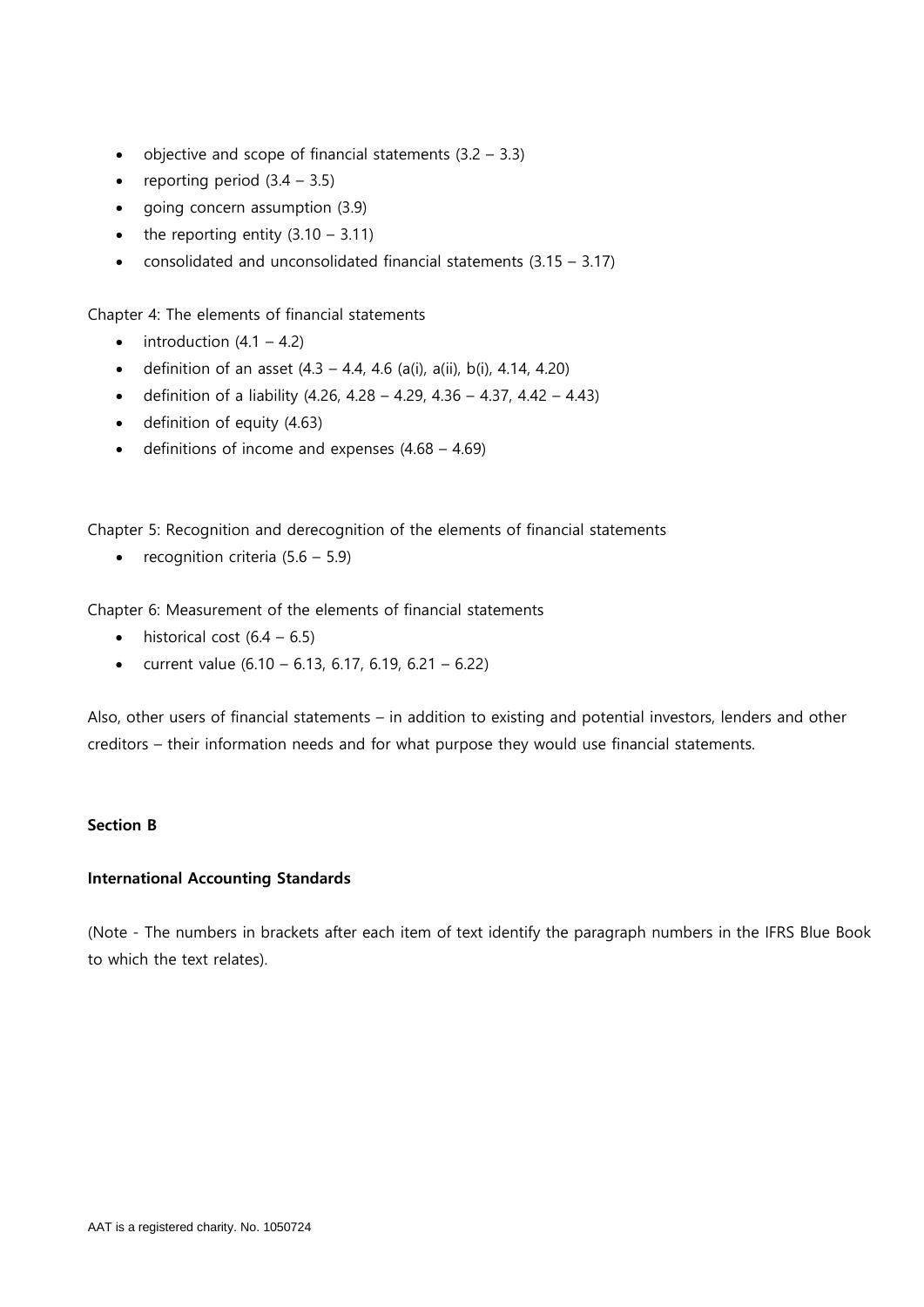# **International Financial Reporting Standards (IFRSs)**

#### **IFRS 3 - Business Combinations**

- definitions of acquire, acquirer, acquisition date, business, business combination, fair value, goodwill, identifiable, non-controlling interest (Appendix A)
- identifying a business combination (3 and Appendix B5)
- the acquisition method (4 and 5), identifying the acquirer (6 and 7), determining the acquisition date (8 and 9), recognition and measurement of assets, liabilities and non-controlling interest (10-12)
- measurement principle (18 and 19) [Note that for the purposes of this assessment non-controlling interest will always be valued at their proportionate share of net assets]
- recognition and measurement of goodwill (32, 34, and 35).

## **IFRS 10 - Consolidated Financial Statements**

- requirement to present consolidated financial statements (4) and definition of consolidated financial statements (Appendix A)
- assessment of whether an entity controls an investee (5-7)
- explanations of power (10), returns (15) and the link between power and returns (17)
- need to use uniform accounting policies in consolidation (19)
- consolidation procedures (B86)
- presentation of non-controlling interests (22).

#### **IFRS 15 - Revenue from Contracts with Customers**

- key definitions: Customer, income, and revenue (Appendix A)
- the core principle of IFRS 15 and the five-step model framework (IN7)
- step 1: Identifying the contract (9)
- step 2: Identifying performance obligations (22)
- step 3: Determining the transaction price (47)
- methods used to estimate the amount of variable consideration (53)
- step 4: Allocating the transaction price to performance obligations (73)
- allocation of a discount (81)
- step 5: Satisfaction of performance obligations (31)
- performance obligations satisfied over time (35, B14, B15 and B18)
- performance obligations satisfied at a point in time (38)

#### **IFRS 16 – Leases**

- Definition of a lease (Appendix A)
- Recognition at the commencement date (22)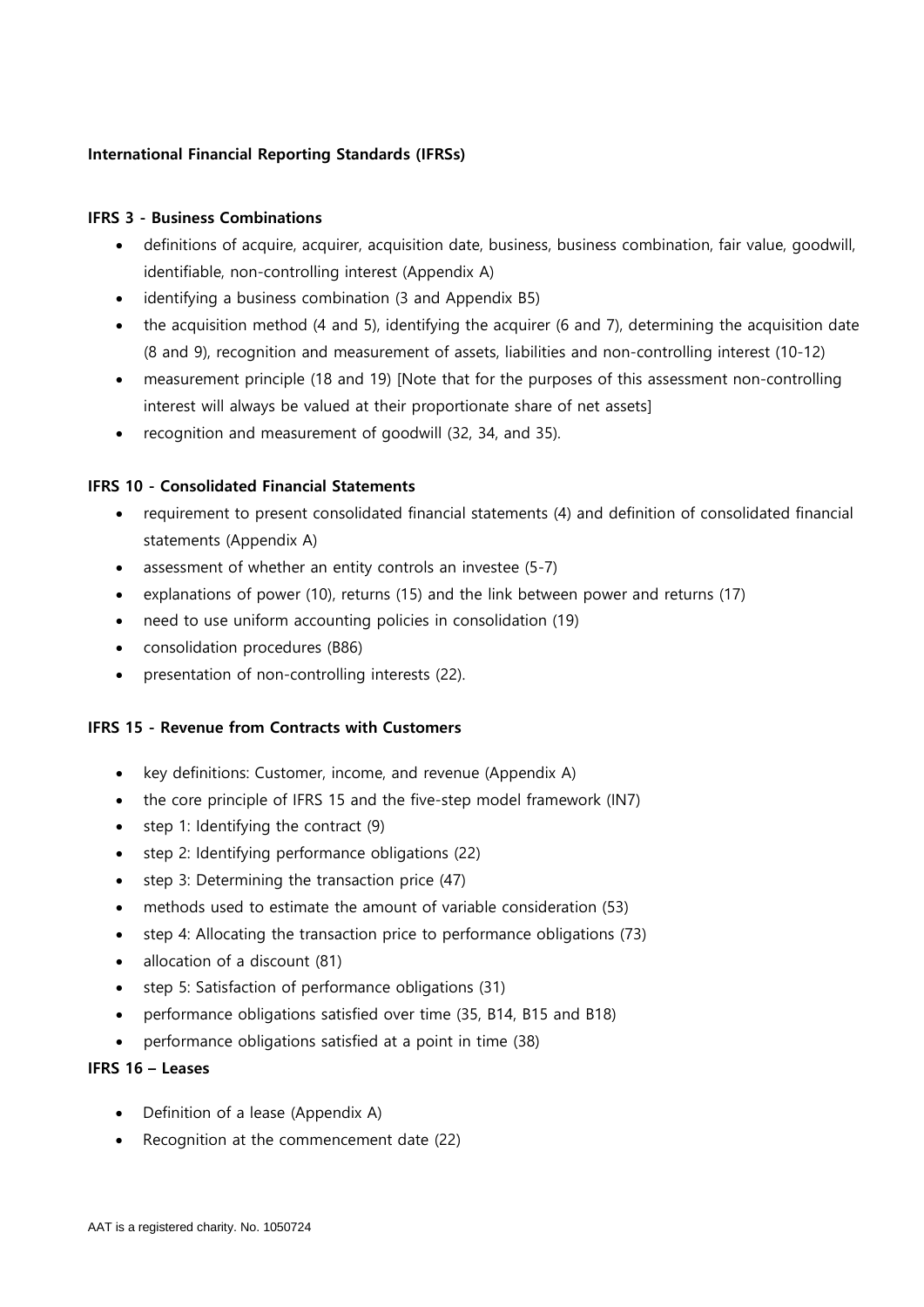- Definition of a right-of-use asset (Appendix A)
- Recognition exemptions (5,6 and 8)
- Definition of a short term lease (Appendix A)
- Leases for which the asset is of low value (B3,B4 and B8)
- Initial measurement of the right-of-use asset (23,24(a and b))
- Initial measurement of the lease liability (26)
- Definitions of the interest rate implicit in the lease and the lessee's incremental borrowing rate (both Appendix A)
- Subsequent measurement of the right-of-use asset (29,30(a) and 35)
- Depreciation and impairment of the right of use asset (31,32 and 33)
- Subsequent measurement of the lease liability (36(a and b), 37 and 38(a))

## **International Accounting Standards (IASs)**

## **IAS 1 - Presentation of Financial Statements**

- purpose of financial statements (9)
- complete set of financial statements (10, 10A and 11)
- requirement for financial statements to present fairly the financial position, financial performance and cash flows of an entity (15)
- requirement to make a statement in respect of compliance with IFRSs (16)
- requirement to assess going concern (25)
- requirement for accrual accounting (27)
- requirement to present each material class of similar items separately (29)
- prohibition of offsetting elements (32)
- requirement to present a complete set of financial statements at least annually (36)
- requirement for comparative information (38)
- requirement for consistency of presentation and classification (45)
- requirement to identify clearly the financial statements (49), each financial statement and the notes (51)
- requirement to display certain information prominently (51)
- information to be presented on the face of the statement of financial position (54 and 55)
- requirement to separate current and non-current assets and liabilities (60)
- criteria for current assets (66) and current liabilities (69)
- sub-classifications in the statement of financial position or in the notes (77 and 78) and disclosure of other items in the statement of financial position or the statement of changes in equity or in the notes  $(79$  (a) (i) - (iii))
- information to be presented in the statement of profit or loss and other comprehensive income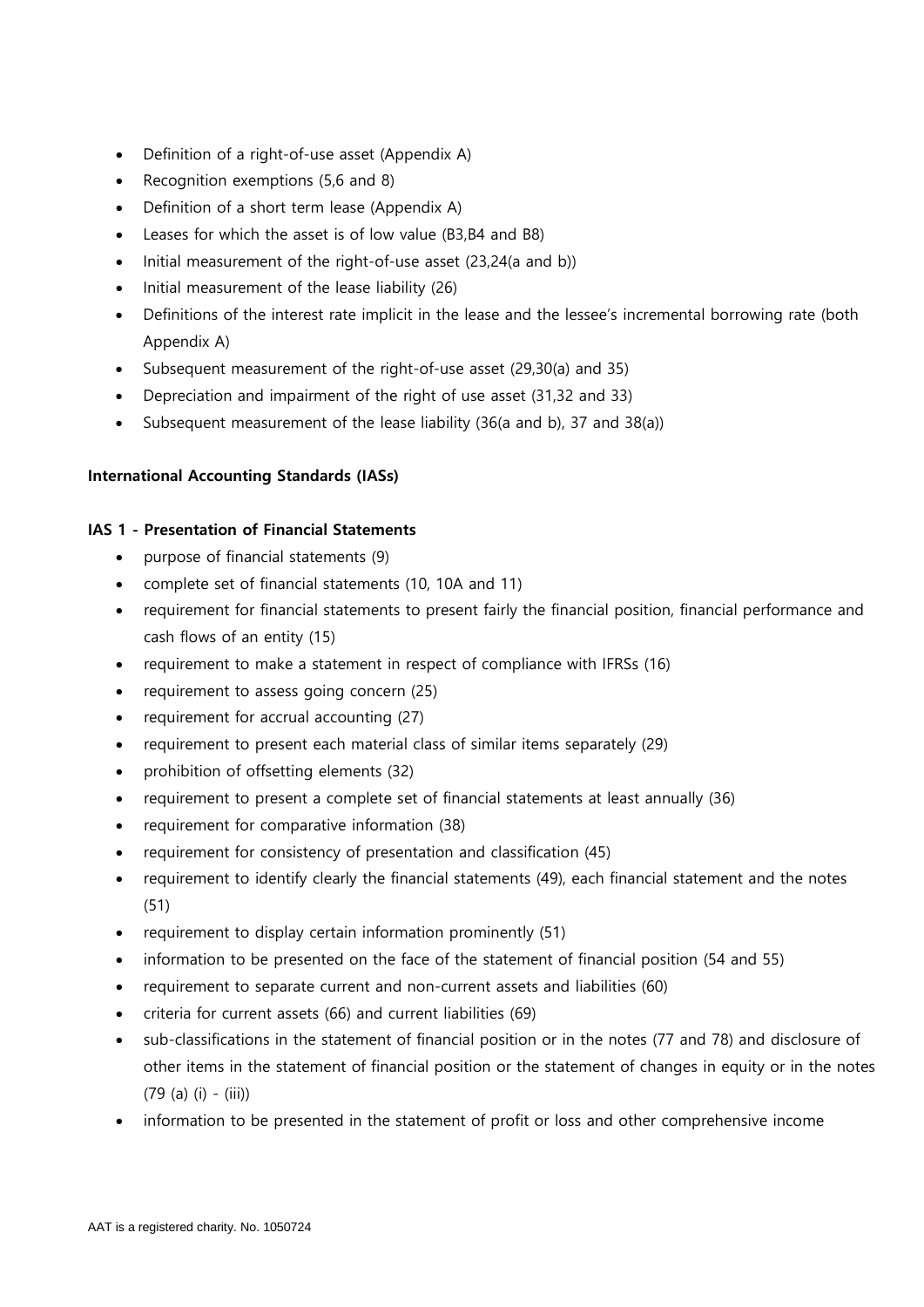(81A, 81B (a), 82 (a-d), 82A and 85)

- prohibition of extraordinary items (87)
- separate disclosure of material items of income and expense (97)
- requirement to present an analysis of expenses based on either their nature or their function within the entity (99) and criteria of choice (99, 105) with examples of analysis (102-103). [Only the form of analysis based upon functionality will be assessed in this unit]
- information to be shown in the statement of changes of equity (106 (d))
- requirement to present a statement of changes in equity and information to be shown in the statement of changes of equity (106)
- the treatment of dividends (107)
- general requirements for notes (112), cross referencing (113), disclosure of accounting policies (117) and disclosure of dividends proposed (137).

# **IAS 2 - Inventories**

- definitions of inventories and net realisable value (6)
- measurement of inventories (9)
- costs included in the cost of inventories (10, 11, 12) and costs excluded (16)
- cost of inventories of items that are not ordinarily interchangeable (23)
- formulas that are to be used to determine the cost of inventories of items that are ordinarily interchangeable (25) and explanations of the FIFO formula and the weighted average cost formula (27)
- examples of situations that could affect the ability of an entity to recover the cost of inventories (28) and the basis by which inventories are to be written down to net realisable value (29)
- recognition as an expense when inventories are sold (34).

# **IAS 7 - Statement of Cash Flows**

- requirement for an entity to prepare a statement of cash flows in accordance with this standard (1)
- benefits of cash flow information (4,5)
- definitions of terms used in standard (6)
- requirement to report cash flows during the period classified by operating, investing and financing activities (10)
- examples of cash flows from operating activities (14)
- examples of investing activities (16)
- examples of financing activities (17)
- requirement to report cash flows from operating activities using either the direct method or the indirect method (18).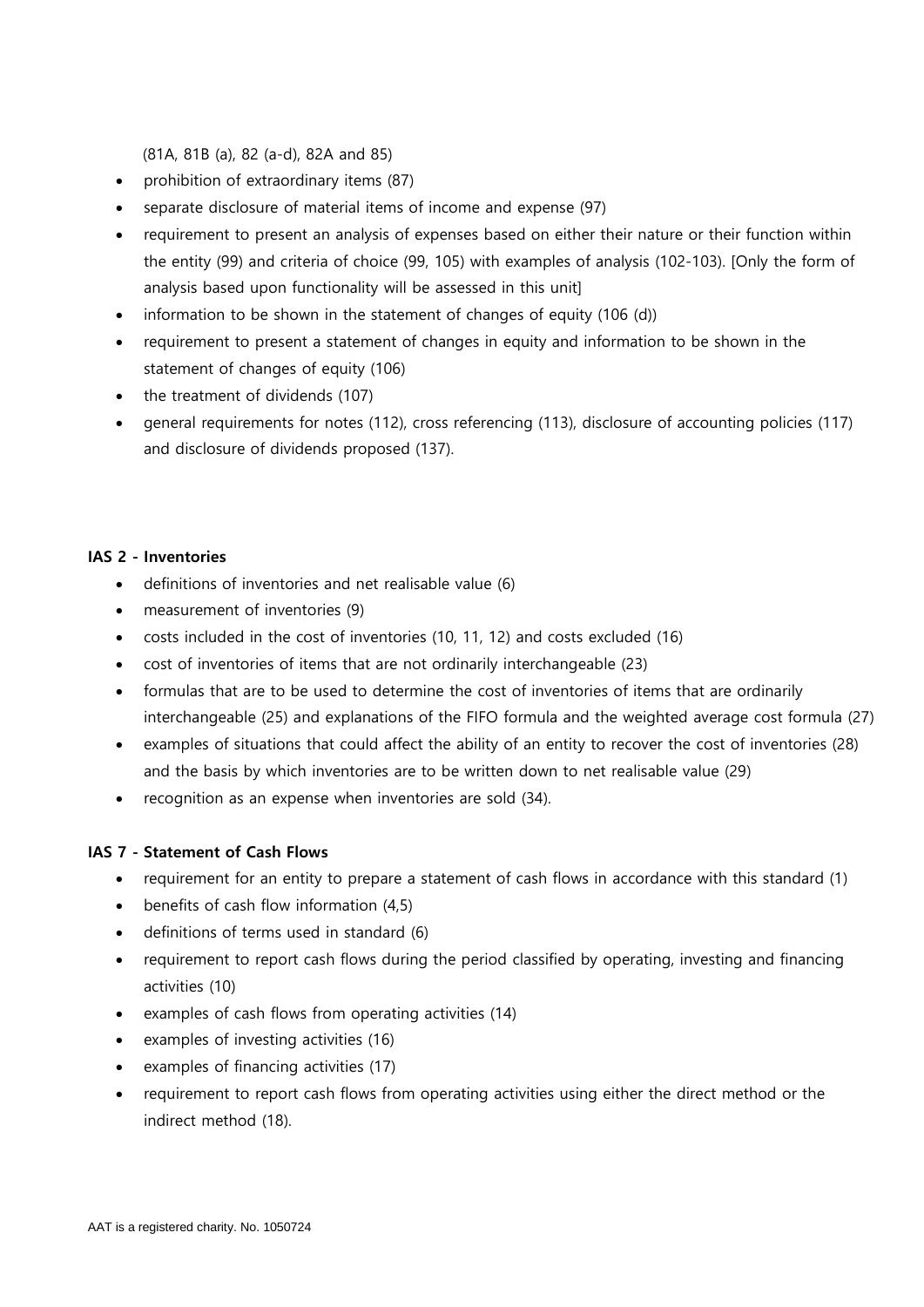- determination of the net cash flow from operating activities in accordance with the indirect method (20)
- requirement to report separately major classes of gross cash receipts and gross cash payments arising from investing and financing activities (21)
- requirement to disclose separately cash flows from interest and dividends received and paid in a consistent manner from period to period as either operating, investing or financing activities (31)
- requirement to disclose separately cash flows from taxes on income as cash flows from operating activities unless they can be specifically identified with financing and investing activities (35)
- disclosure of components of cash and cash equivalents and the reconciliation of the amounts in the statement of cash flows with the equivalent items reported in the statement of financial position (45).

# **IAS 10 - Events after the Reporting Period**

- definitions of events after the reporting period and adjusting and non-adjusting events (3)
- requirement to adjust financial statements for adjusting events (8) with examples (9)
- prohibition of adjustments to financial statements for non-adjusting events (10) with examples (11)
- prohibition of the recognition of dividends declared after the reporting period as a liability (12)
- prohibition of preparing financial statements on a going concern basis if there is an intention to liquidate or cease trading (14)
- requirement to disclose the date when financial statements are authorised for issue (17)
- requirement to disclose material non-adjusting events (21) with examples (22).

# **IAS 12 – Income Taxes**

# **IAS 16 - Property, Plant and Equipment**

- definitions of terms used in the standard (6) (not bearer plant)
- recognition rule for items of property, plant and equipment (7)
- prohibition of the recognition of day-to-day servicing costs in the carrying amount of an item of property, plant and equipment (12)
- recognition rules for subsequent expenditure (12, 13 and 14)
- measurement rule at recognition (15) and of elements of cost (16, 17 and 19)
- measurement rules after recognition (29) including explanation of cost model (30) and revaluation model (31)
- rules on frequency of revaluations (34)
- rule that all assets belonging to a class must be revalued if one item in that class is revalued (36) and examples of different classes (37)
- treatment of revaluation surpluses or decreases (39 and 40)
- transfers from revaluation surplus to retained earnings (41)
- requirement to depreciate each part of an item of property, plant and equipment separately (43)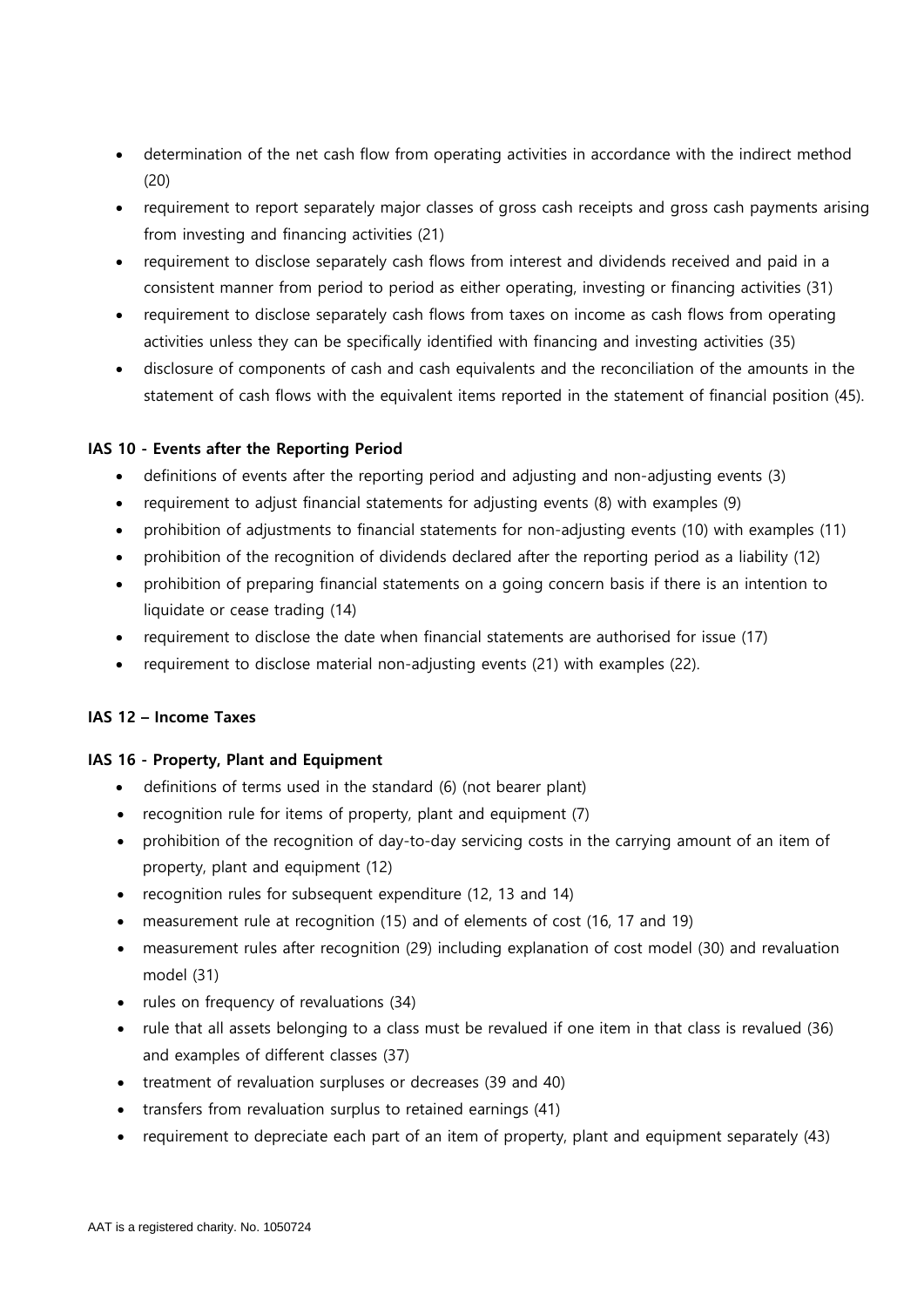- depreciation charge for each period to be recognised in profit or loss (48)
- depreciable amount to be allocated on a systematic basis over the asset's useful life (50)
- requirement to review the residual value and the useful life of an asset at least at the year-end and any change to be accounted for

as a change in an accounting estimate (51)

- rule that depreciation must be recognised even if the fair value of the asset exceeds its carrying amount, as long as the residual value does not exceed its carrying amount (in which case depreciation will be zero (54)), and that repair and maintenance do not negate the need to depreciate an asset (52)
- factors determining the useful life of an asset (56)
- land not depreciated (58)
- rule for determining depreciation method (60) with examples of methods (62) and need for review at least at the year-end (61)
- derecognition rule (67)
- treatment of gain and loss (68) and how computed (71)
- disclosure relating to each class of property, plant and equipment (73), depreciation method and useful life or depreciation rates, depreciation and accumulated depreciation (75).
- disclosure required for each class of property, plant and equipment (73)
- disclosure in respect of items of property, plant and equipment stated at revalued amounts (77)

# **IAS 36 - Impairment of Assets**

- definitions of carrying amount, recoverable amount, fair value, value in use and impairment loss (6)
- an asset is impaired when its carrying amount exceeds its recoverable amount (8)
- requirement to assess whether there is any indication that an asset may be impaired and requirement to estimate the recoverable amount when such an indication exists (9)
- requirement to assess intangible assets with an indefinite useful life and goodwill annually (10)
- indications of impairment (12, 13 and 14)
- recognising and measuring an impairment loss for individual assets other than goodwill (59, 60 and 61) and revision of depreciation charge (63)
- disclosure of impairment loss recognised in profit or loss and in other comprehensive income (126 (a) and  $(c)$ ).

# **IAS 37 - Provisions, Contingent Liabilities and Contingent Assets**

- definitions (not onerous contracts or restructuring) (10)
- distinction between provisions and other liabilities (11), idea of being contingent in the standard (12) and distinction between provisions and contingent liabilities (13)
- requirement to recognise provisions and criteria (14)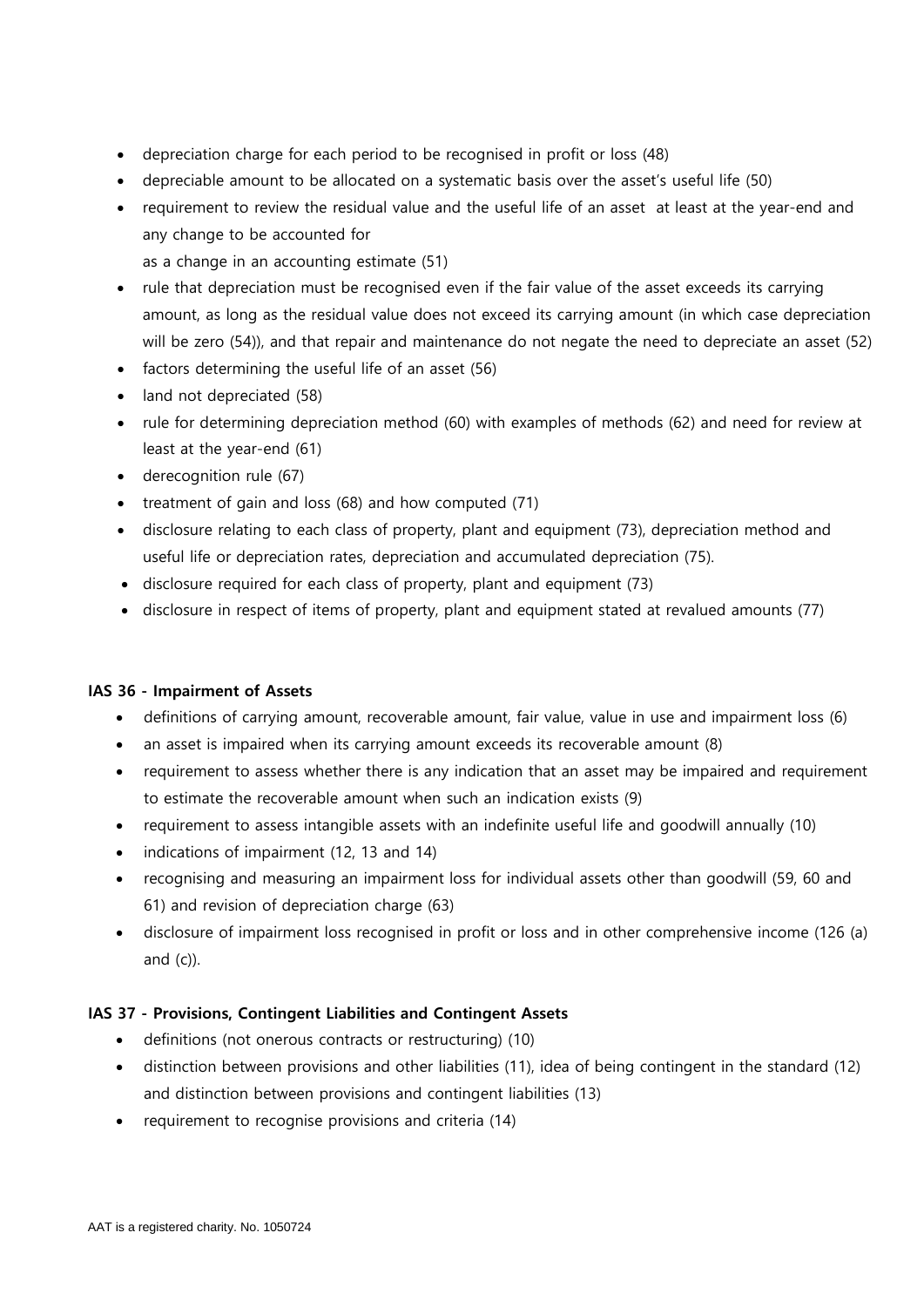- prohibition of the recognition of contingent liabilities (27) and contingent assets (31)
- measurement of a provision (36 and 37)
- requirement to review provisions at the end of each reporting period to reflect current best estimate (59)
- use of provisions (61)
- provisions are not to be recognised for future operating losses (63)
- disclosure of provisions (84-85)
- disclosure of contingent liabilities (86) and contingent assets (89).

# **IAS 38 - Intangible Assets**

- definitions of an intangible asset, research and development (8)
- identifiability criterion in definition of an intangible asset (12)
- recognition criteria for intangible assets (21) including explanation of future economic benefits (17)
- measurement rule for intangible assets (24)
- prohibition of the recognition of internally generated goodwill as an asset (48)
- rules in respect of the recognition of internally generated intangible assets. These consist of: the need to classify the generation of the asset into a research phase and a development phase (52 and 53); the accounting treatment of expenditure incurred in the research phase of a project (54) and examples of research activities (56); the accounting treatment of expenditure incurred in the development phase of a project (57) and examples of development activities (59)
- prohibition of the recognition of internally generated brands and similar items as intangible assets (63)
- need to determine whether the useful life of an intangible asset is finite or indefinite (88)
- rules for depreciation of intangible assets with finite useful lives (97), residual value (100) and review of amortisation period (104)
- prohibition of the amortisation of an intangible asset which has an indefinite useful life (107) and requirement for an impairment review in accordance with IAS 36 (108) and review of useful life assessment (109).

#### **Management Accounting: Budgeting**

• No additional guidance

#### **Management Accounting: Decision and Control**

No additional quidance

#### **Accounting Systems and Controls**

• No additional guidance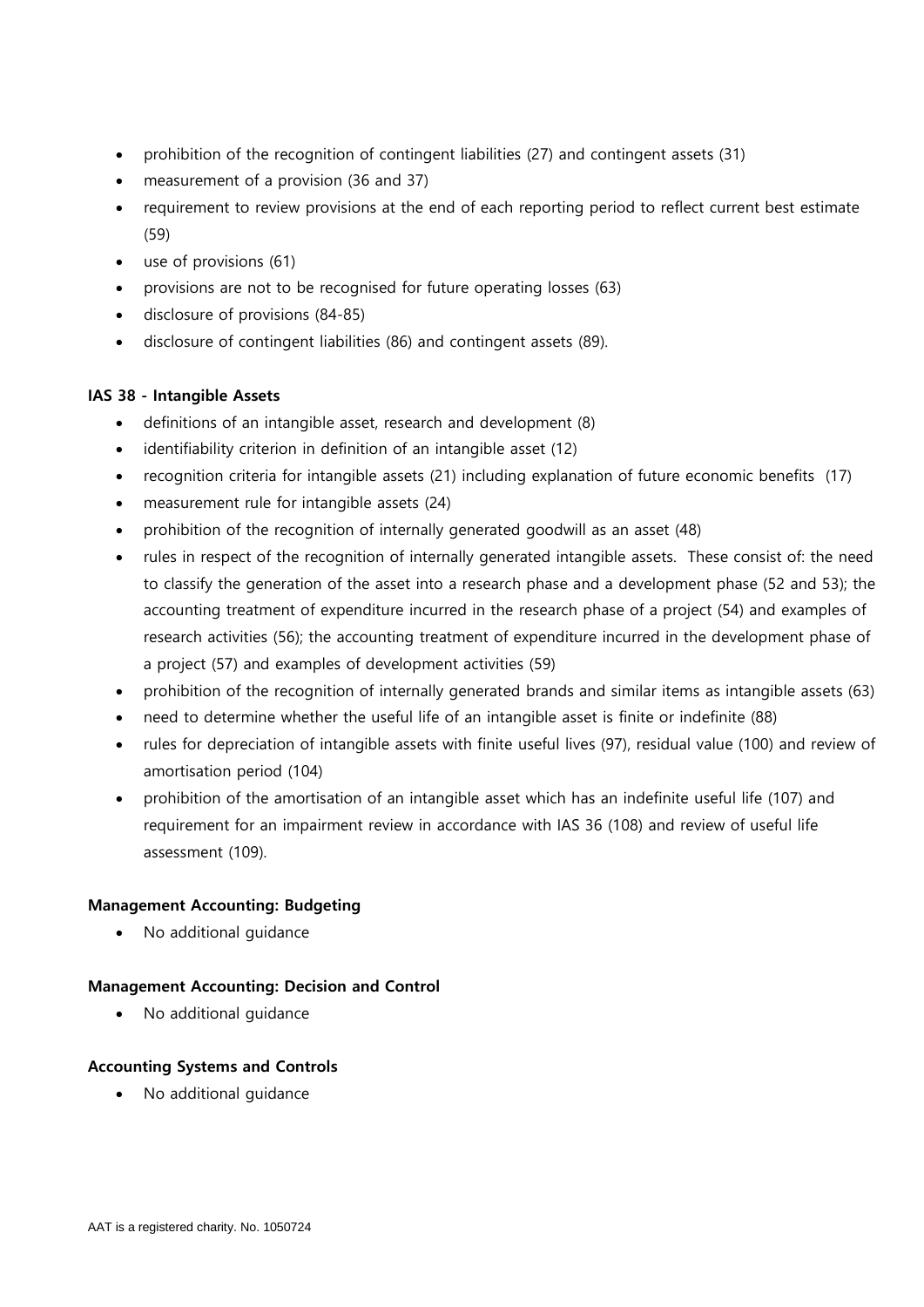#### **Business Tax**

• Finance Act 2019

# **Personal Tax**

• Finance Act 2019

#### **Credit Management**

- English contract law
- Contracts (Applicable Law) Act 1990
- Trade Descriptions Act 1972
- Unfair Contract Terms Act 1977
- Sale and Supply of Goods Act 1994
- Consumer Rights Act 2015
- Consumer Credit Act 2006
- Late Payment of Commercial Debts (interest) Act 1998
- Data Protection Act 2018

#### **External auditing**

#### **Elements of International Standards on Auditing (ISAs)**

# **ISA 200 Overall Objectives of the Independent Auditor of an Audit in Accordance with International Standards on Auditing**

- objective of an audit of financial statements as set out in paragraphs 3 to 12
- definitions (a) to (n) as set out in paragraph 13

#### **ISA 230 Audit Documentation**

• the form and content of working papers as required by paragraphs 2 to 11

#### **ISA 240 The Auditor's Responsibilities Relating to Fraud in an Audit of Financial Statements**

• objective of an audit of financial statements as set out in paragraphs 4 to 8

# **ISA 265 Communicating Deficiencies in Internal Control to those Charged with Governance and Management**.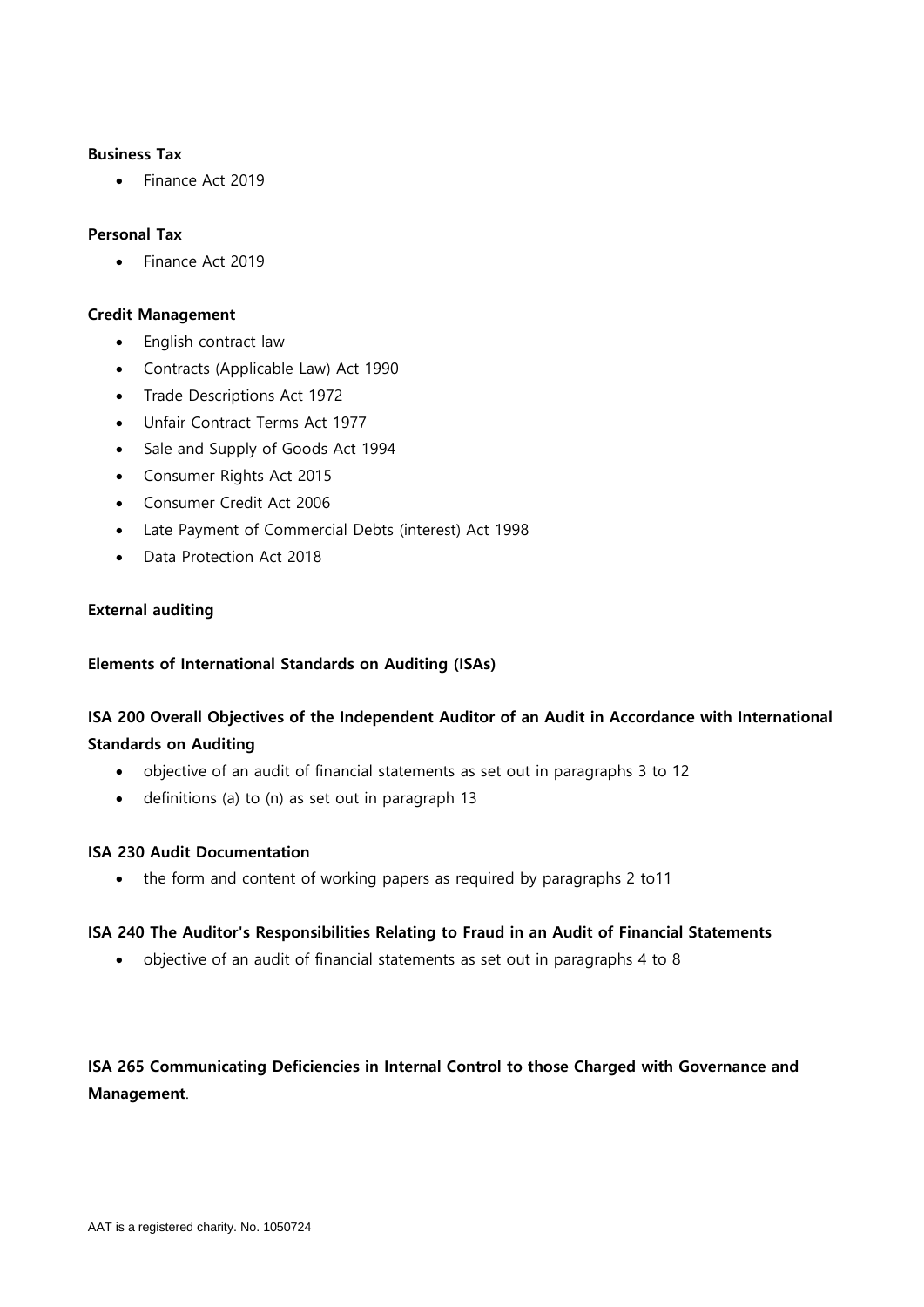• elements of a report on deficiencies in internal control that should be communicated to management as required by paragraphs 7 to 11

# **ISA 315 Identifying and Assessing the Risks of Material Misstatement through Understanding the Entity and its Environment**

- definition of internal control and its components as set out in paragraph 4c and Appendix 1
- the assertions regarding the recognition, measurement, presentation and disclosures of the various elements of financial statements as set out in paragraph A124

# **ISA 320 Materiality in Planning and Performing an Audit**

• the application of performance materiality and materiality for the financial statements as a whole as set out in paragraphs 10 to14

# **ISA 450 Evaluation of Misstatements Identified During the Audit**

• requirements relating to the determination of material versus immaterial items and the communication of such items as set out in paragraphs 5 to15

#### **ISA 500 Audit Evidence**

• the procedures for obtaining sufficient appropriate audit evidence as set out in paragraphs A10 to A25

#### **ISA 530 Audit Sampling**

- the characteristics of the different methods used in selecting items for checking as set out in Appendices 1 and 4
- the factors that affect sample sizes as set out in Appendices 2 and 3

#### **ISA 700 (Revised) Forming an Opinion and Reporting on Financial Statements**

• elements of an auditor's report as required by paragraphs 21 to 38 (b) (iv)

#### **ISA 705 (Revised) Modifications to the Opinion in the Independent Auditor's Report**

- difference between "material" and "material and pervasive" as set out in paragraph 5
- the effect on the audit opinion of uncorrected material misstatements and inability to obtain sufficient audit evidence to conclude that the financial statements are free from material misstatement as set out in paragraphs 6 to 10